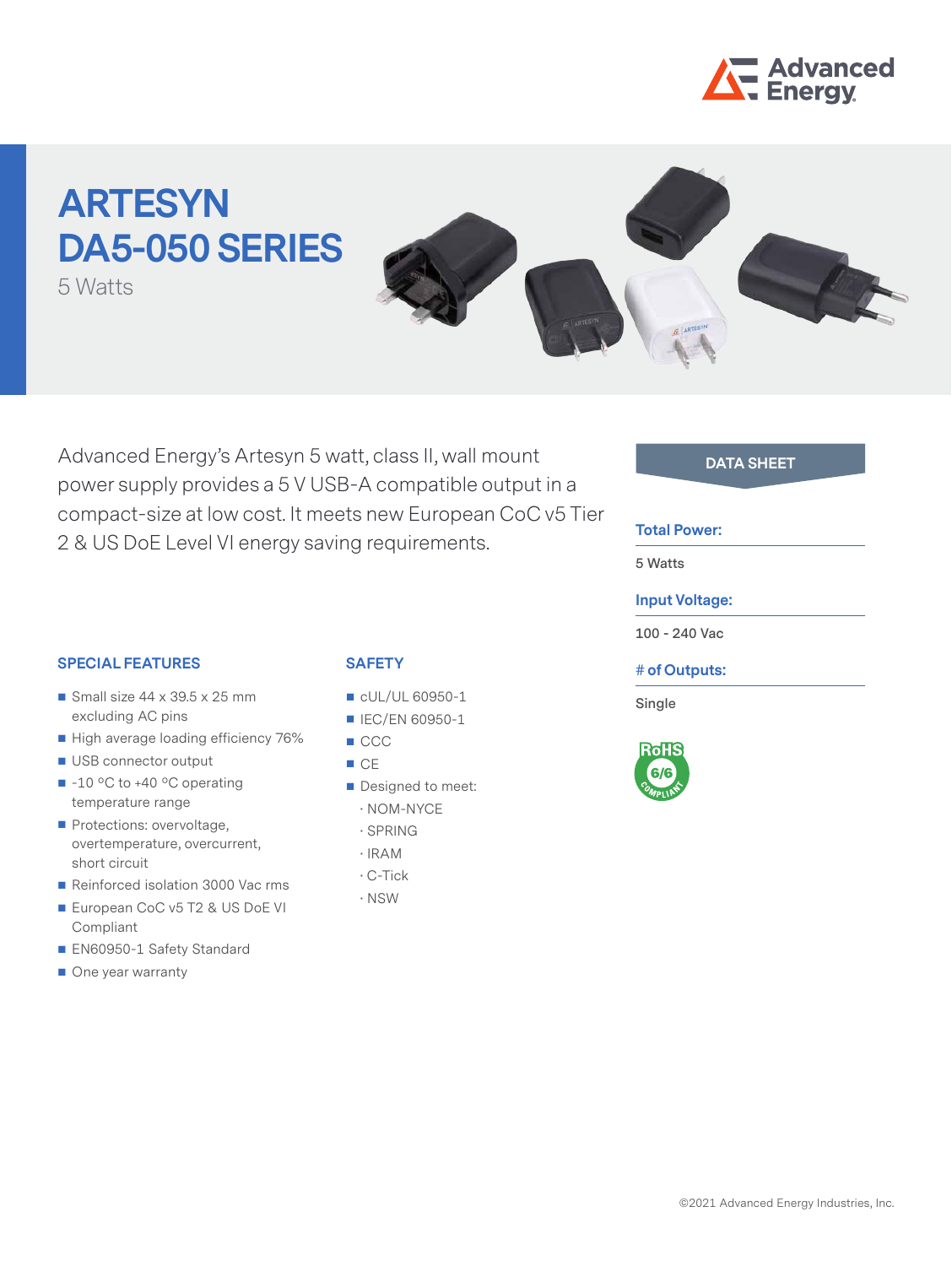# **ELECTRICAL SPECIFICATIONS**

| Input               |                                      |  |  |  |
|---------------------|--------------------------------------|--|--|--|
| Input voltage range | 90 - 264 Vac (100 - 240 Vac nominal) |  |  |  |
| Frequency           | 47 - 63 Hz (50 / 60 Hz nominal)      |  |  |  |
| Input current (max) | 200 mA                               |  |  |  |
| Leakage currrent    | $80 \mu A$                           |  |  |  |
| No load power       | $< 75$ mW                            |  |  |  |
| Output              |                                      |  |  |  |
| Maximum power       | 5 W                                  |  |  |  |
| Output voltage      | 5 V                                  |  |  |  |
| Hold-up time        | 10 ms typical 115 Vac at full load   |  |  |  |

# **ENVIRONMENTAL SPECIFICATIONS**

| Operating temperature          | $-10$ °C to +40 °C                                     |  |
|--------------------------------|--------------------------------------------------------|--|
| Storage temperature            | $-40\,^{\circ}\mathrm{C}$ to $+85\,^{\circ}\mathrm{C}$ |  |
| Electromagnetic susceptibility | EM55022, FCC Part 15                                   |  |
| Humidity                       | Non-condensing 5% to 95% RH                            |  |
| <b>MTBF</b>                    | >100,000 hours at full load and 25 °C ambient          |  |

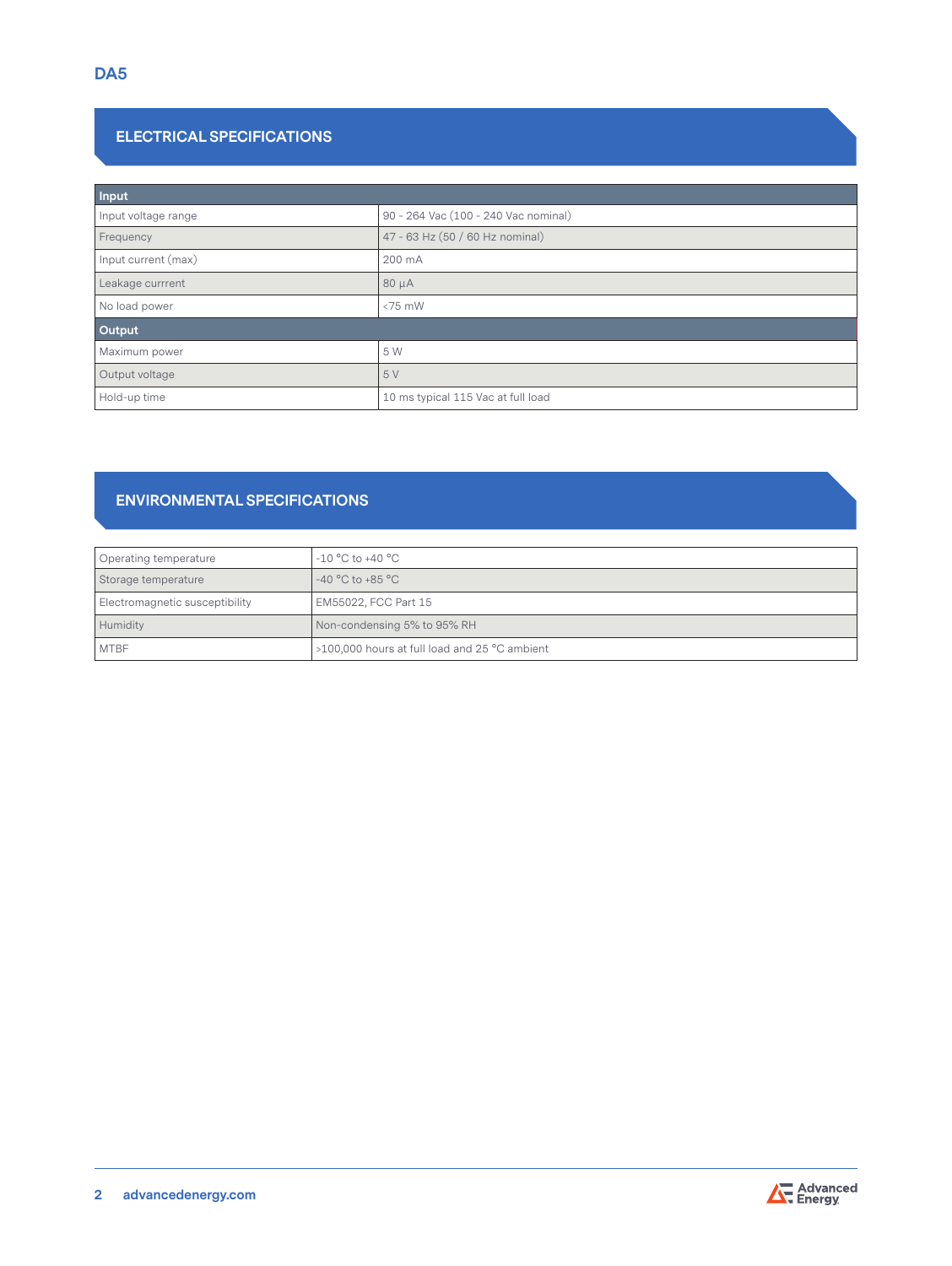# **ORDERING INFORMATION**

| <b>Model Number</b> | <b>Input Voltage Range</b> | <b>Output Voltage</b> | <b>Minimum Load</b> | <b>Maximum Load</b> |
|---------------------|----------------------------|-----------------------|---------------------|---------------------|
| DA5-050US-B/-W      | 90 - 264 Vac               | 5V                    | 0 A                 | Ά                   |
| DA5-050CH-B         | 90 - 264 Vac               | 5V                    | 0A                  | A                   |
| DA5-050EU-B         | $90 - 264$ Vac             | 5 V                   | 0 A                 | Α                   |
| <b>DA5-050UK-B</b>  | 90 - 264 Vac               | 5V                    | 0A                  | $\Delta$            |

-B = Black

#### -W = White

# **MECHANICAL DRAWINGS - DA5-050 US**









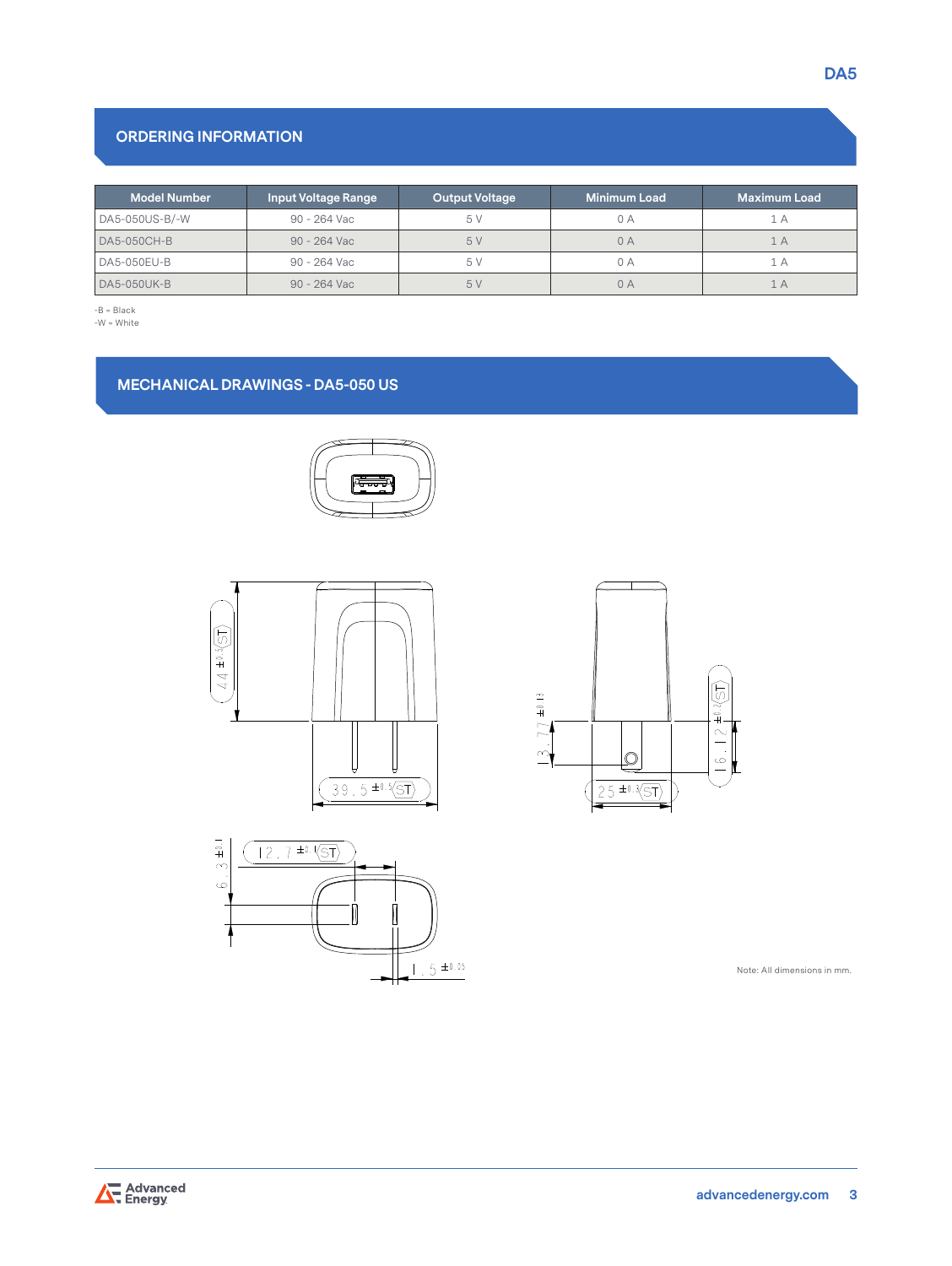# **MECHANICAL DRAWINGS - DA5-050CH**





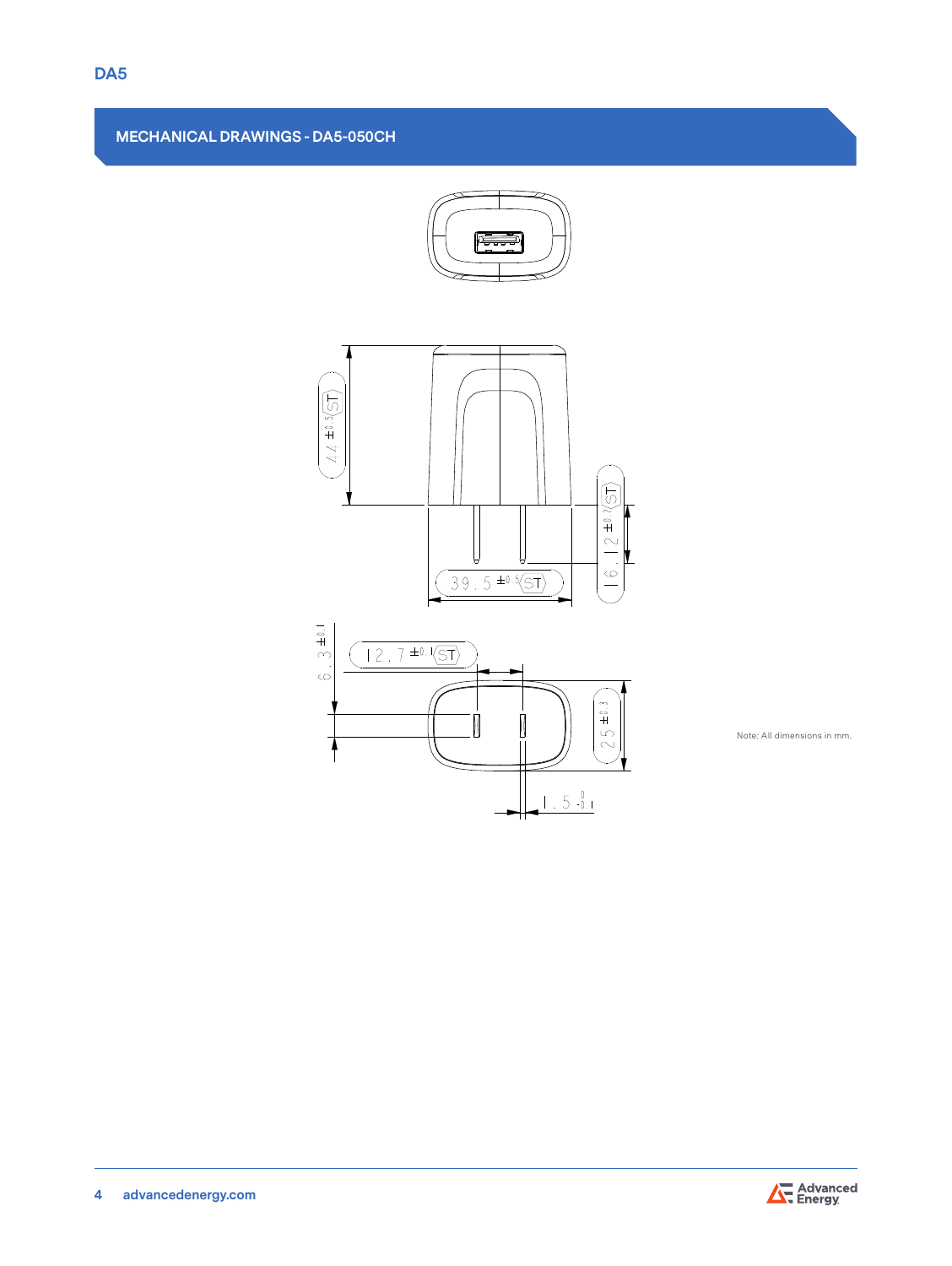





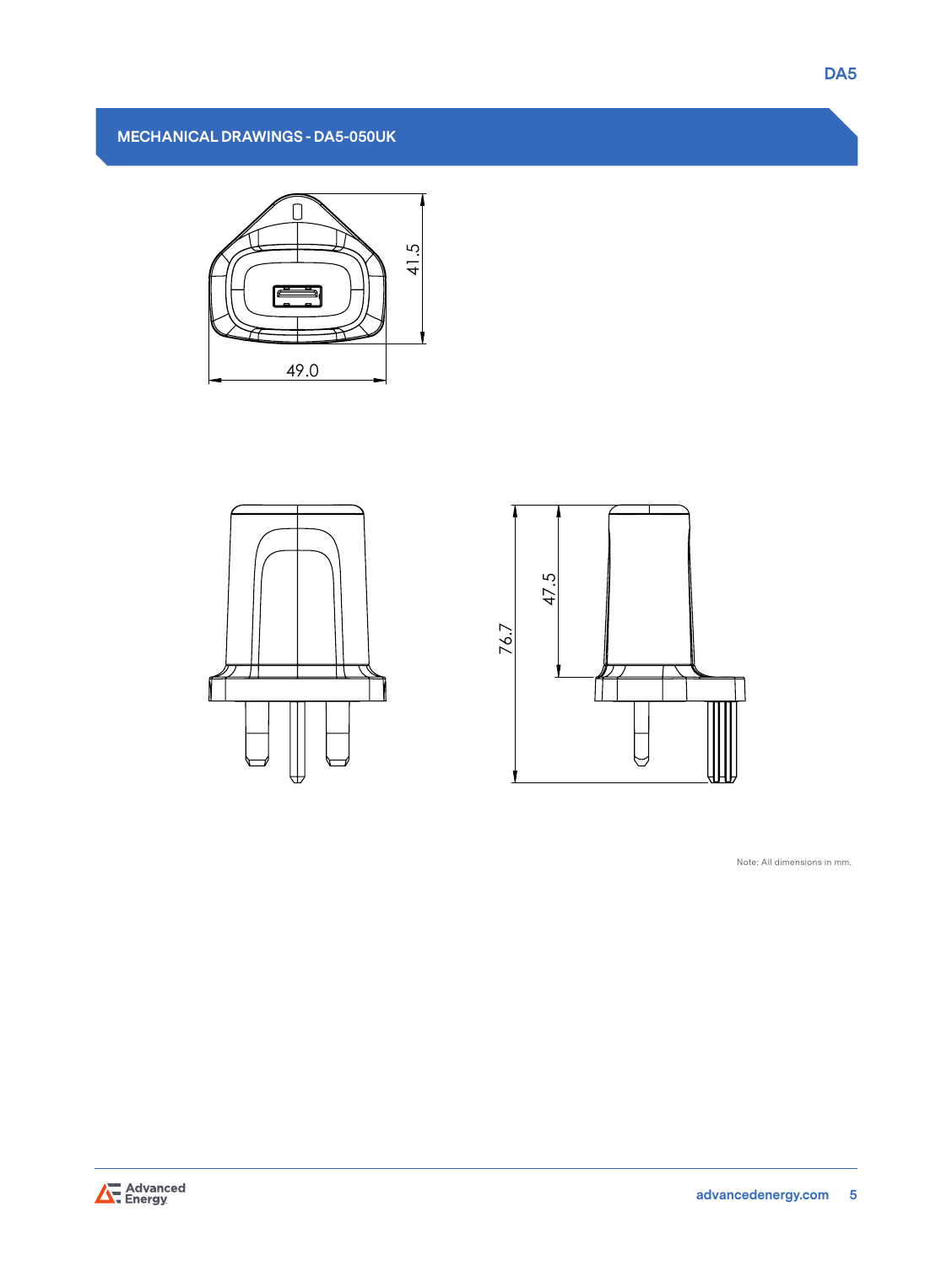# **MECHANICAL DRAWINGS - DA5-050EU**